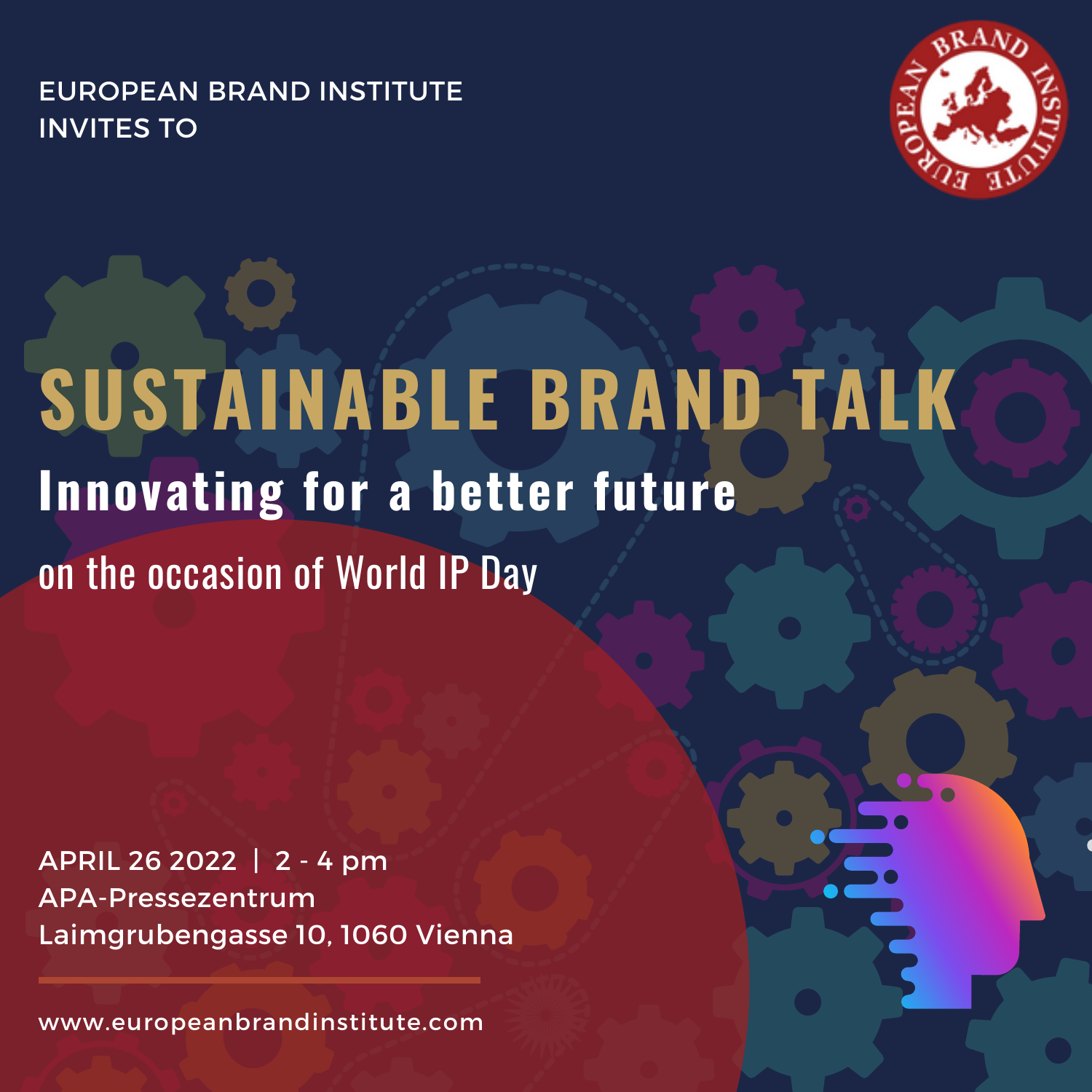# SUSTAINABLE BRAND TALK



## on the occasion of World IP Day

PROGRAM April 26th 2022 I APA-Pressezentrum

#### 14.00 **REGISTRATION**

#### 14.15 **WELCOME**

Moderation: Sonja Kato, Managing Director communicato Gerhard Hrebicek, President European Brand Institute

#### **OPENING REMARKS** Gerd Müller, Director General UNIDO (video message) (EN)

#### 14.30 **SUSTAINABLE BRAND TALK "INNOVATING FOR A BETTER FUTURE"** (DE)

**How Brands & IP contribute to economic growth** Gerhard Hrebicek, President European Brand Institute

**Brands & IP must be protected to be recognized as assets** Julia Andras, Managing Partner/Head of Litigation Lansky, Ganzger, Goeth, Frankl & Partner law attorneys

**Brands & IP assets can be supported by standards** Valerie Höllinger, Managing Director Austrian Standards Institute

**Brands & IP are the most important assets for the future & can be collateralized for financing** Herbert Kovar, Partner Deloitte Tax

**Vienna as a healthcare hub (video message)** Alexander Biach, Deputy Director, Vienna Chamber of Commerce and Industry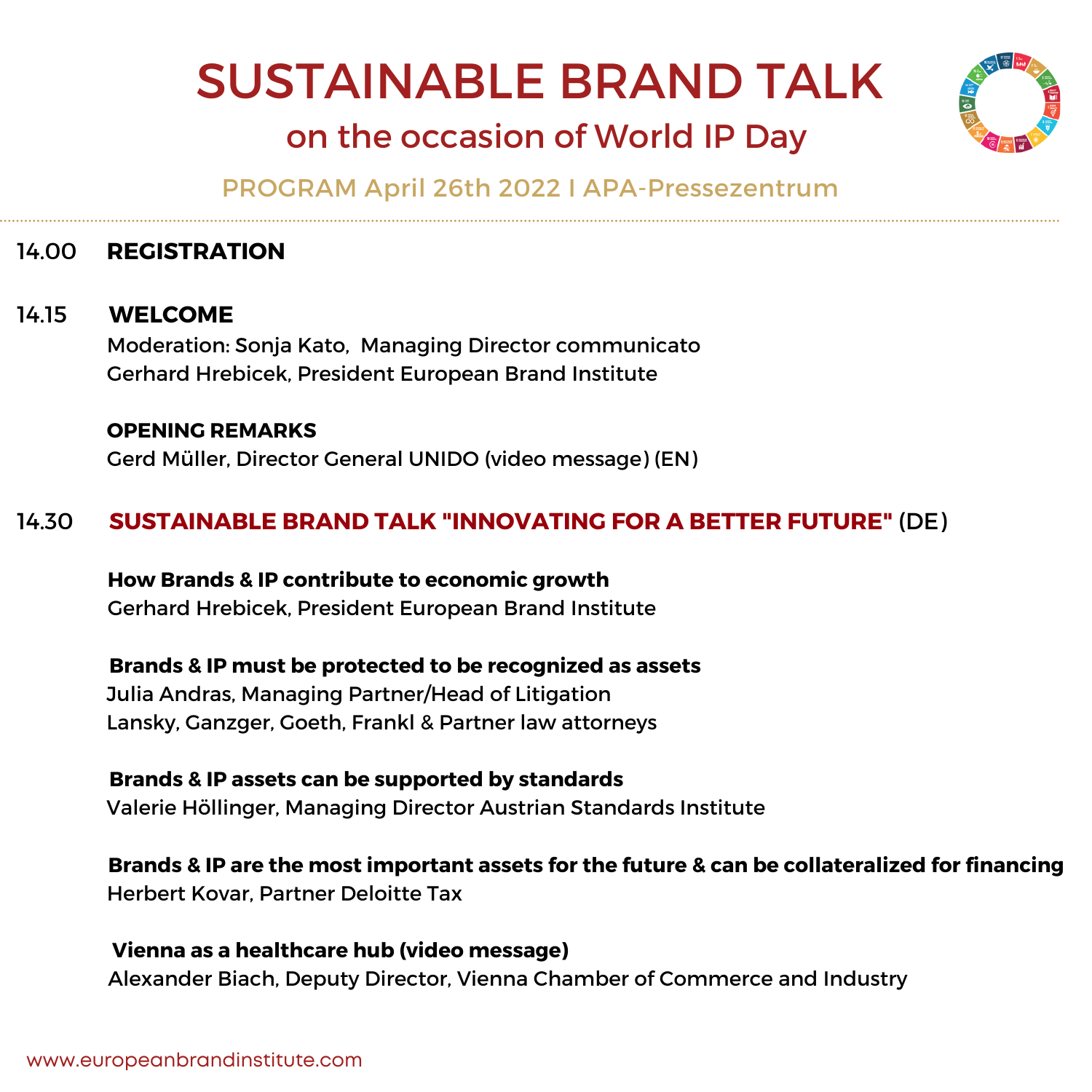## SUSTAINABLE BRAND TALK



## on the occasion of World IP Day

PROGRAM April 26th 2022 I APA-Pressezentrum

#### 15.15 **BEST PRACTICE CASES [PRESENTATIONS](https://www.europeanbrandinstitute.com/events-award/brand-life-award/brand-life-award-2019-sustainable-brand-talk/)**

Groundbreaking innovation for the future in health care, WICU

Financing brands & IP assets of SMEs through tokenization, Essentio

#### 15.45 **CLOSING REMARKS & OUTLOOK**

Bernardo Calzadilla-Sarmiento, Managing Director UNIDO Directorate of Digitalization, Technology and Agri-Business (EN)

Gerhard Hrebicek, President European Brand Institute

16.00 **END**